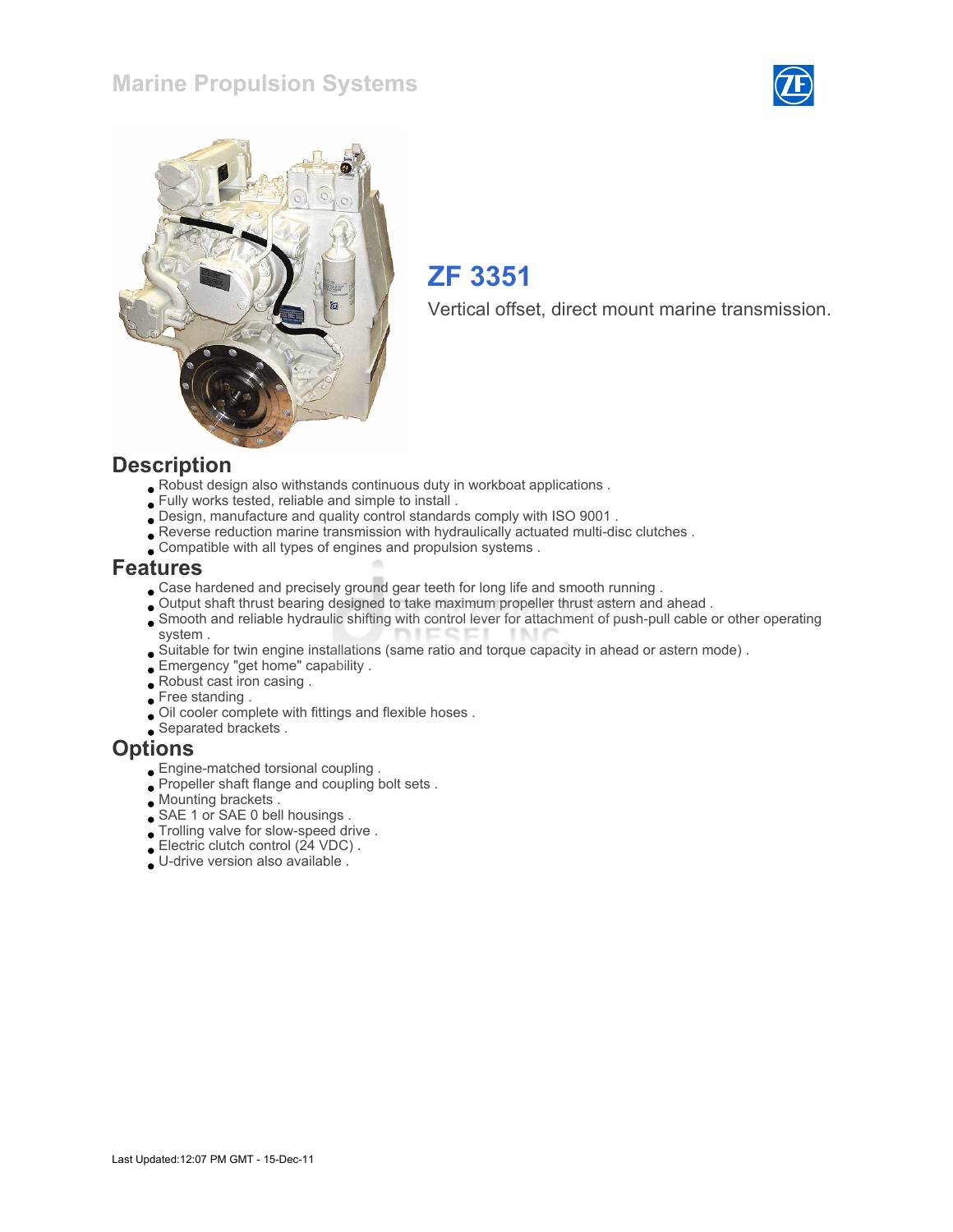

## Light Duty

| <b>RATIOS</b>                                                                | MAX. | <b>TORQUE</b> | POWER/RPM                                                 | <b>INPUT POWER CAPACITY</b> |    |          |           |          |          | MAX.<br><b>RPM</b> |      |
|------------------------------------------------------------------------------|------|---------------|-----------------------------------------------------------|-----------------------------|----|----------|-----------|----------|----------|--------------------|------|
|                                                                              | Nm   | ftlb          | kW                                                        | hp                          | kW | hp       | <b>kW</b> | hp       | kW       | hp                 |      |
|                                                                              |      |               |                                                           |                             |    | 2100 rpm |           | 2300 rpm | 2450 rpm |                    |      |
| $\Box$ 3.519*, 4.000, 4.478, 4.727*, 5.000 $\Box$ 5361<br>$*$ Consider Detic |      | 3954          | 0.5614   0.7528   1179   1581   1291   1731   1375   1844 |                             |    |          |           |          |          |                    | 2600 |

Special Order Ratio.

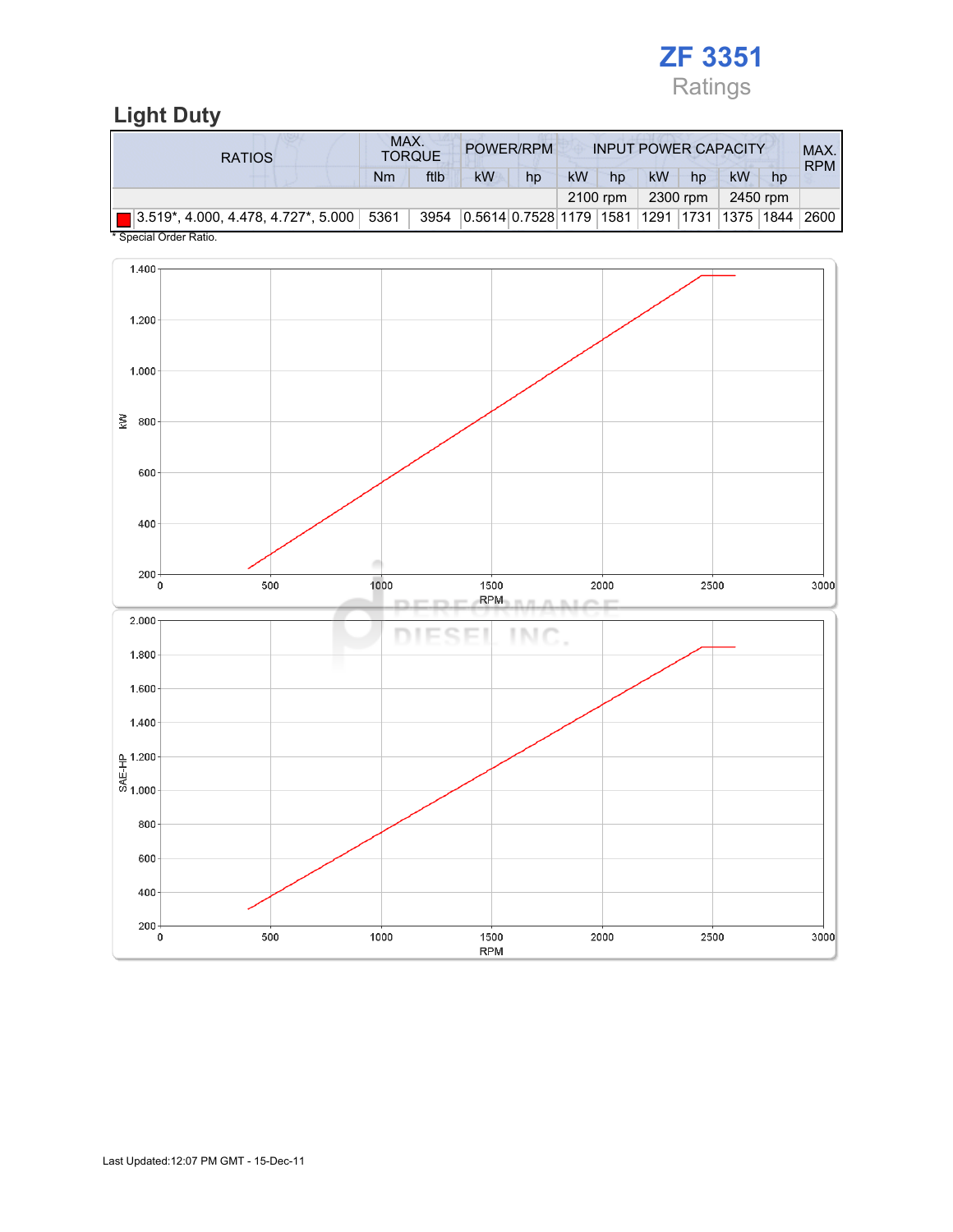## ZF 3351 Ratings

### Medium Duty

| <b>RATIOS</b>                              | <b>MAX. TORQUE POWER/RPM</b> |      |                                                      |    |           | <b>INPUT POWER CAPACITY</b> |           |    |    |    |            |
|--------------------------------------------|------------------------------|------|------------------------------------------------------|----|-----------|-----------------------------|-----------|----|----|----|------------|
|                                            | Nm                           | ftlb | <b>kW</b>                                            | hp | <b>kW</b> | hp                          | <b>kW</b> | hp | kW | hp | <b>RPM</b> |
|                                            |                              |      | 1800 rpm $\vert$ 2100 rpm $\vert$                    |    | 2250 rpm  |                             |           |    |    |    |            |
| $\Box$ 3.519*, 4.000, 4.478, 4.727*, 5.000 | 4921                         |      | 3630 0.5153 0.6910 928 1244 1082 1451 1159 1555 2600 |    |           |                             |           |    |    |    |            |
| * Special Order Ratio.                     |                              |      |                                                      |    |           |                             |           |    |    |    |            |

 $1.200$  $1.100$  $1.000 \cdot$ 900  $800 \cdot$ 700  $\tilde{\mathcal{S}}$ 600 500 400  $300<sub>1</sub>$  $200$  $100 +$ 1000 2000 2500  $3000$  $\pmb{0}$  $500\,$ 1500 **RPM** 1.600 DIESEL **INC** 1.400  $1.200$  $rac{4}{\frac{1}{\frac{1}{\sqrt{2}}}}$  1.000 800 600  $400 \cdot$  $\begin{array}{c}\n200 \\
0\n\end{array}$ 500 1000 1500 2000 2500 3000 **RPM**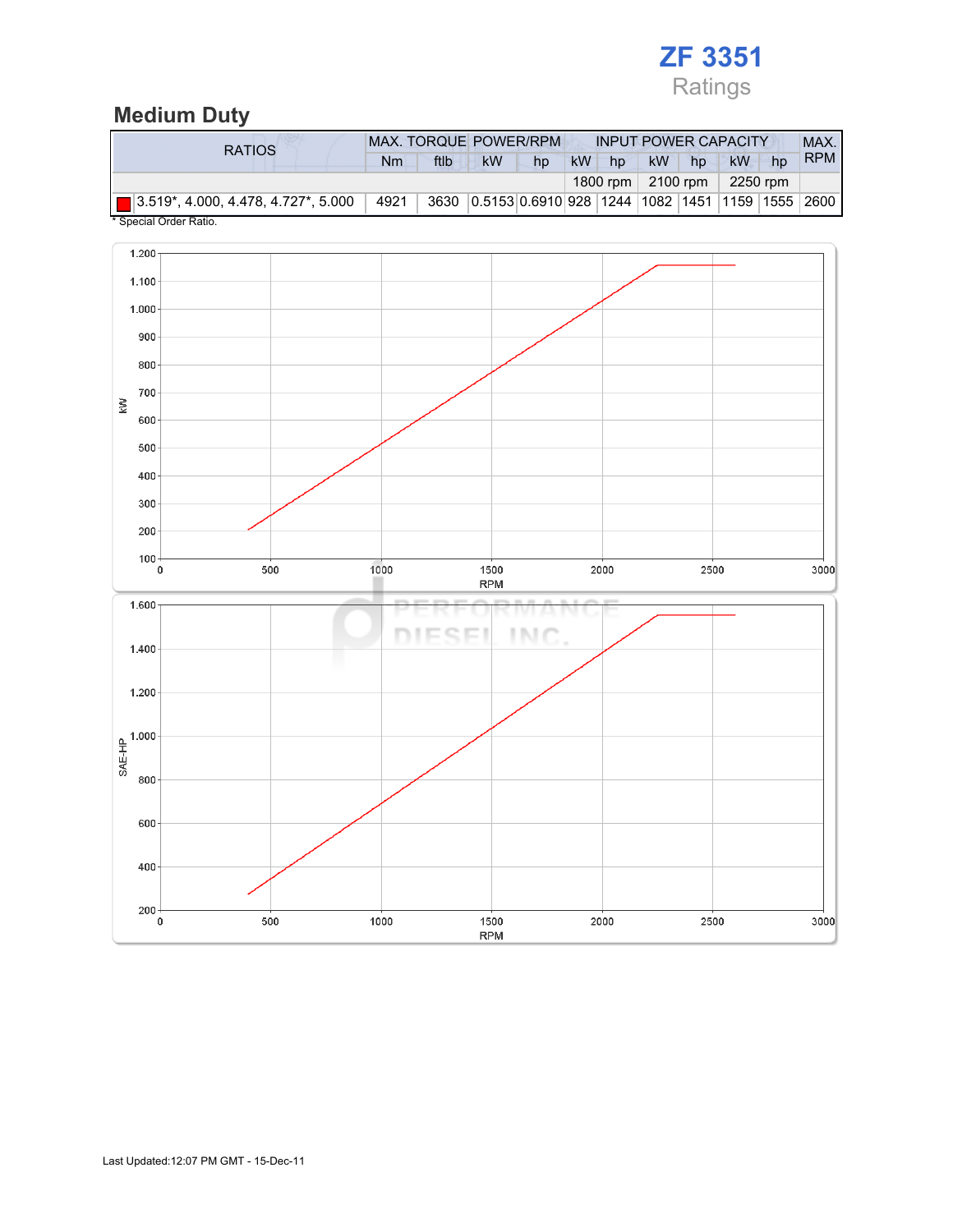## ZF 3351 Dimensions





| mm (inches) |                |  |                |                            |  |                                                                                                                    |    |           |  |  |  |
|-------------|----------------|--|----------------|----------------------------|--|--------------------------------------------------------------------------------------------------------------------|----|-----------|--|--|--|
| B1          | B <sub>2</sub> |  | H <sub>2</sub> |                            |  | L2                                                                                                                 | L3 | Bell Hsq. |  |  |  |
|             |                |  |                |                            |  | 385 (15.2)   375 (14.8)   375 (14.8)   345 (13.6)   722 (28.4)   670 (26.4)   595 (23.4)   132 (5.20)   150 (5.90) |    |           |  |  |  |
|             | Weight kg (lb) |  |                | Oil Capacity Litre (US qt) |  |                                                                                                                    |    |           |  |  |  |
|             | 850 (1,870)    |  |                |                            |  | 36.0 (38.2)                                                                                                        |    |           |  |  |  |

## SAE Bell Housing Dimensions

|         |    |              |    |  |                                                         | <b>Bolt Holes</b> |    |                 |  |
|---------|----|--------------|----|--|---------------------------------------------------------|-------------------|----|-----------------|--|
| SAE No. |    |              |    |  |                                                         |                   |    | <b>Diameter</b> |  |
|         | mm | $\mathsf{I}$ | mm |  | mm                                                      |                   | mm |                 |  |
|         |    |              |    |  | 647.7 25.5 679.45 26.75 711.2 28.0 16 13.49 17/32       |                   |    |                 |  |
|         |    |              |    |  | 511.18 20.125 530.23 20.875 552.45 21.75 12 11.91 15/32 |                   |    |                 |  |

## Output Coupling Dimensions

|    |              |    |             |       | <b>Bolt Holes</b> |                                                         |  |     |      |              |
|----|--------------|----|-------------|-------|-------------------|---------------------------------------------------------|--|-----|------|--------------|
|    |              |    |             |       |                   |                                                         |  | No. |      | Diameter (E) |
| mm | $\mathsf{I}$ | mm | $\sqrt{10}$ | $-mm$ |                   | mm                                                      |  |     | mm   |              |
|    |              |    |             |       |                   | 390   15.4   345   13.6   250   9.84   30.0   1.18   12 |  |     | 24.2 | 0.95         |